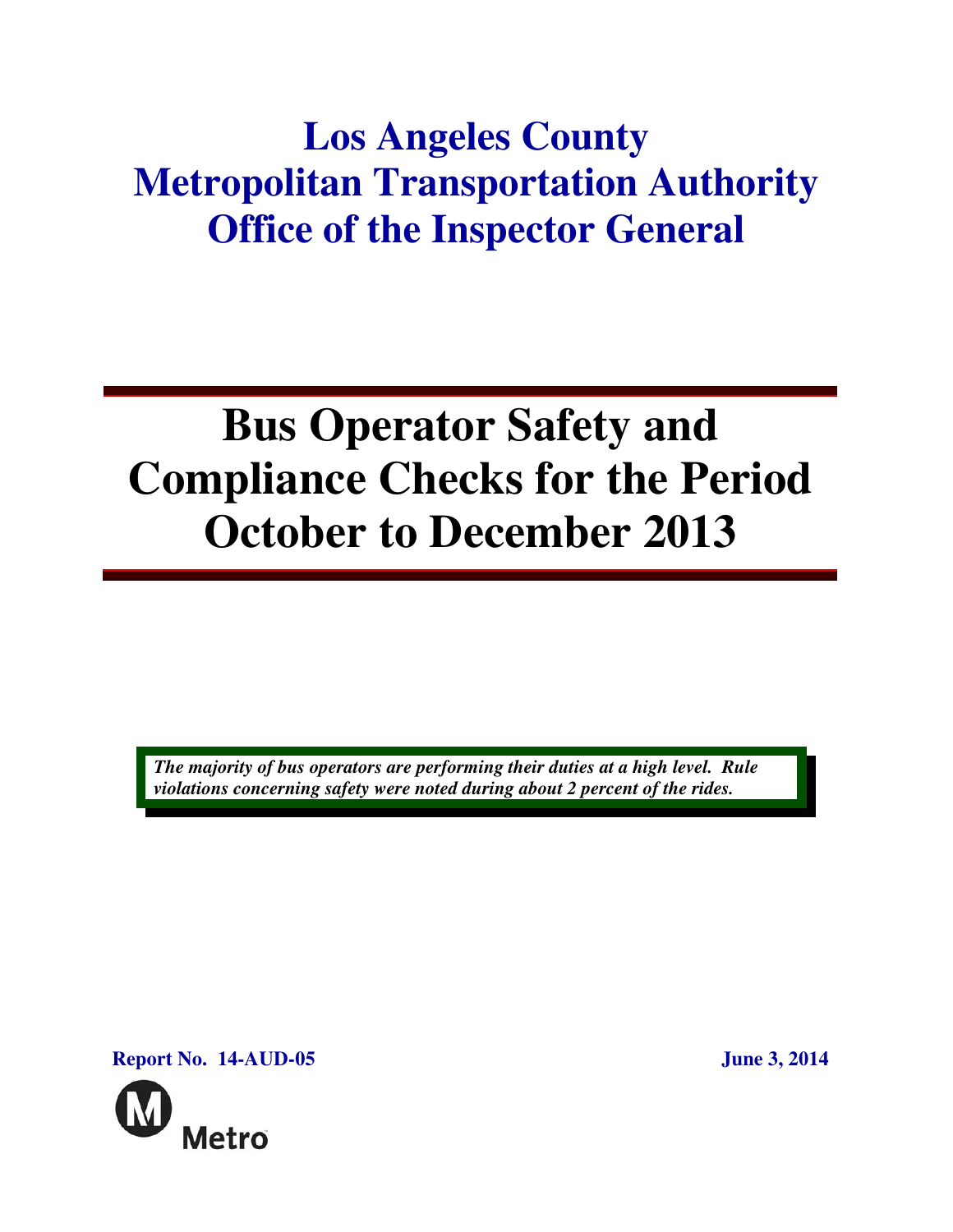

Los Angeles, CA 90017

**DATE:** June 3, 2014

**TO:** Arthur Leahy Chief Executive Officer<br>for Jack Shegetonic

**FROM:** Karen Gorman Inspector General

**SUBJECT:** Bus Operator Safety and Compliance Checks for the Period October to December 2013, Report No. 14-AUD-05

The subject draft report is enclosed for your review. The Office of the Inspector General implemented an undercover "ride along" program to monitor bus operations. This program is intended to supplement any action that Metro might undertake to monitor and confirm bus operator compliance with safety and customer service policies, such as the prohibition on use of cell phones while driving, calling out stops if the automated system is not in use, and various Americans with Disability Act compliance matters.

This report summarizes our observations of bus operations for the period October to December 2013. During the period, we completed 161 observations of Metro bus operators. Overall, we found that most operators performed their duties in accordance with Metro policies and rules. We found rule violations in 4 of the 161 observations made, and four written notifications of violations were issued by OIG staff during the rides. For all four violations, division management took appropriate corrective actions.

On May 14, 2014, we provided Metro management with a draft report for their review; no comments were received from management.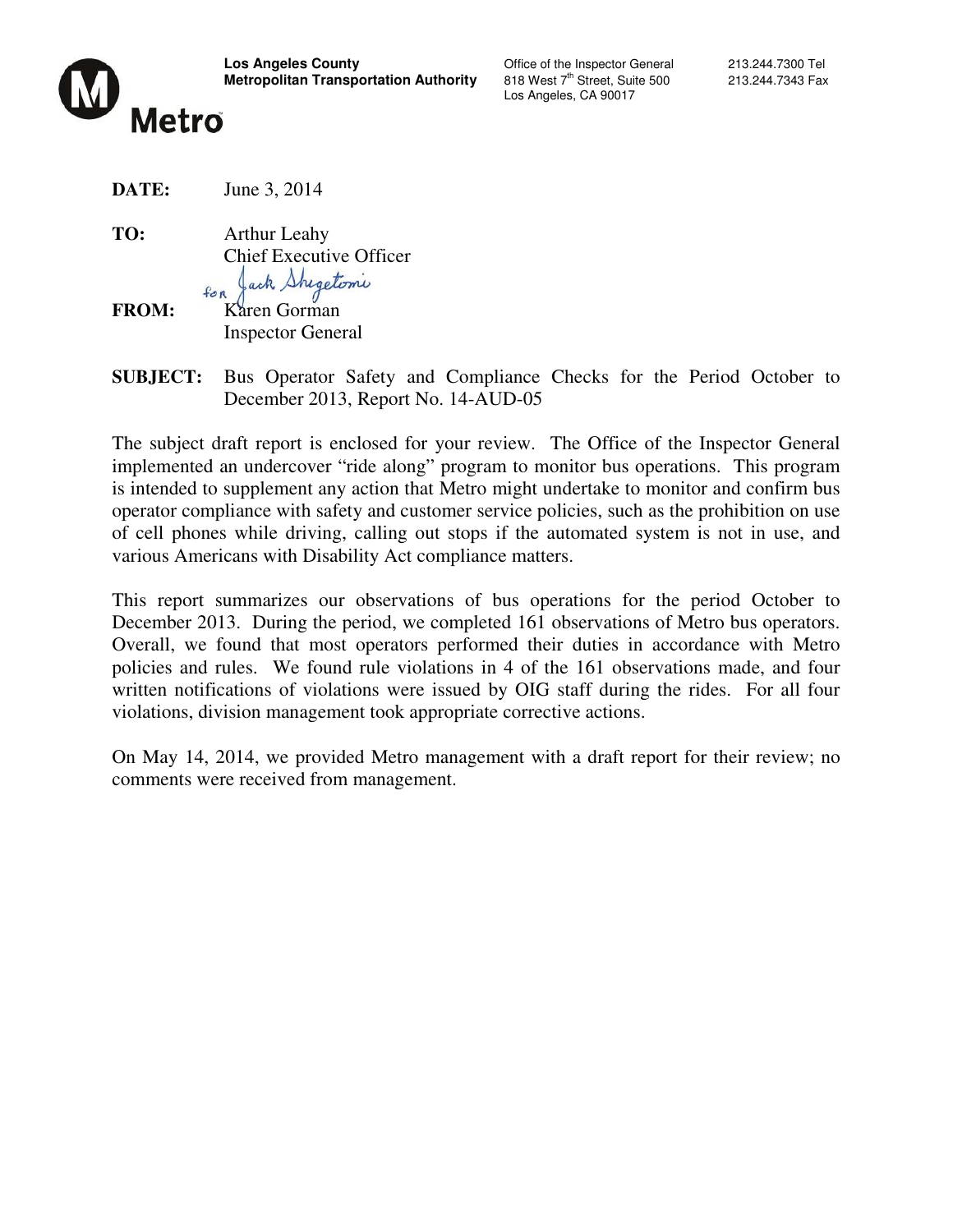## **TABLE OF CONTENTS**

#### **Page**

| 1                  |  |                         |  |  |  |  |
|--------------------|--|-------------------------|--|--|--|--|
|                    |  |                         |  |  |  |  |
|                    |  |                         |  |  |  |  |
| $\overline{2}$     |  |                         |  |  |  |  |
| A.                 |  | $\overline{2}$          |  |  |  |  |
| <b>B.</b>          |  | $\overline{2}$          |  |  |  |  |
|                    |  |                         |  |  |  |  |
| <b>ATTACHMENTS</b> |  |                         |  |  |  |  |
| A.                 |  | $\overline{\mathbf{4}}$ |  |  |  |  |
| <b>B.</b>          |  | 5                       |  |  |  |  |
| $\mathcal{C}$ .    |  | 6                       |  |  |  |  |
| D.                 |  | 7                       |  |  |  |  |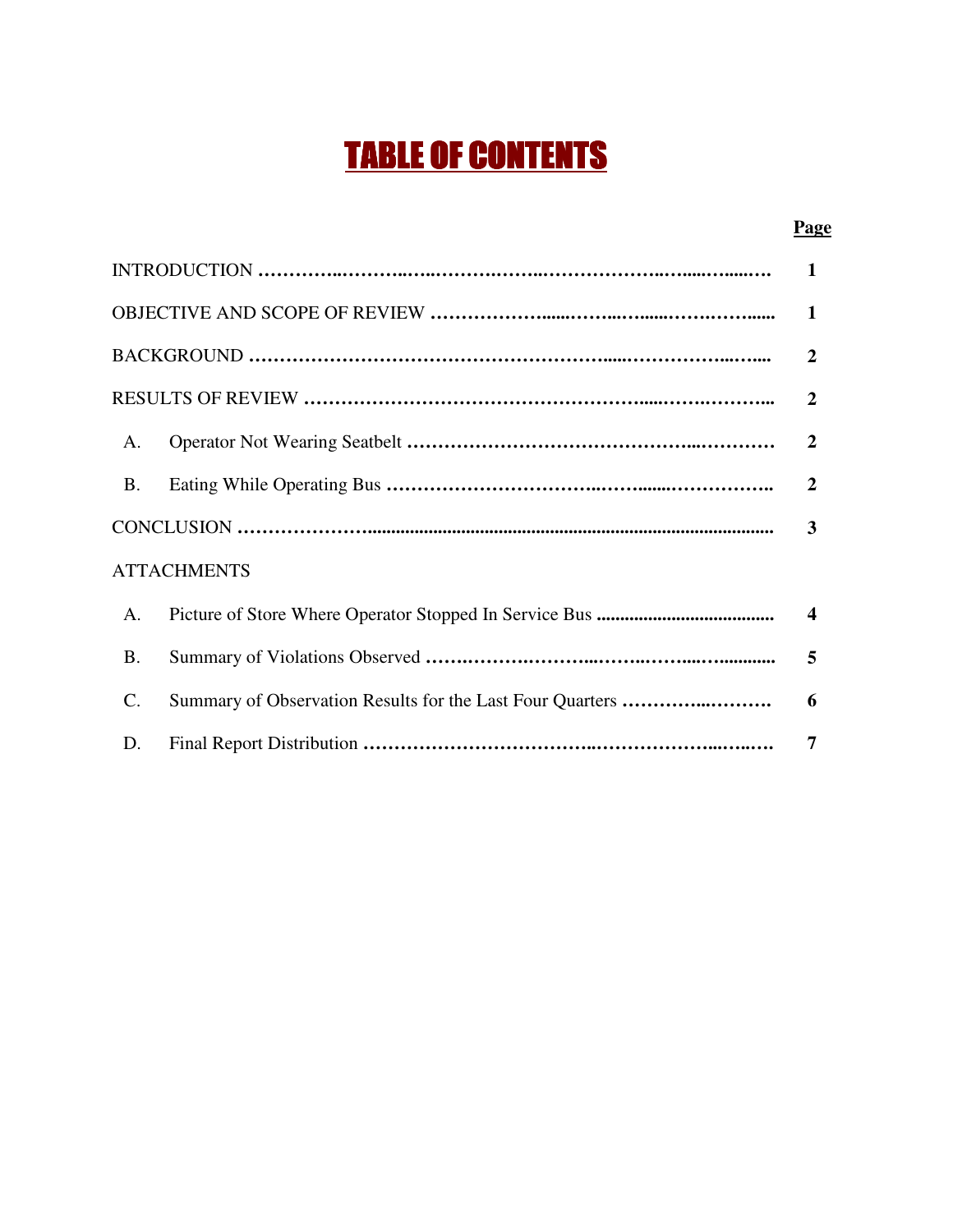## **INTRODUCTION**

In October 2009, the Office of the Inspector General (OIG) implemented an undercover "ride along" program to monitor bus operator performance to assist Metro in improving the efficiency and effectiveness of operations. This program is intended to supplement any action that Metro might undertake to monitor and confirm bus operator compliance with safety and customer service policies, such as the prohibition on use of cell phones while driving, calling out stops if the automated system is not in use, and various Americans with Disabilities Act (ADA) compliance matters. The OIG Audit and Investigation Units jointly performed this review. This report summarizes our observations of bus operator performance during the period October to December 2013.

As part of this monitoring program, OIG observers issue written notifications<sup>1</sup> to bus operators who commit significant violations. These violations include actions such as using personal cell phones, not wearing a seat belt, and not following certain ADA policies such as wheelchair securement. The immediate notification of the violations observed provides information to operators and management in a timely manner which is in accordance with union policy and gives management the ability to take further action, if deemed necessary.

This is our  $17<sup>th</sup>$  quarterly report to Metro management since the inception of the OIG "ride" along" program. Three of the previous 16 reports covered contract bus operations. Each quarterly report had a different focus for selecting the operators to be observed, such as Metro bus lines with the greatest number of complaints, bus operators who received the most complaints, and bus lines that received the most ADA complaints.

## **OBJECTIVE AND SCOPE OF REVIEW**

The objective of our review was to determine whether bus operators were complying with safety and customer service policies as well as various ADA compliance laws and regulations.

For this quarter, we focused on lines with the most customer complaints during the period of January to August 2013. We analyzed a report<sup>2</sup> that showed customer complaints by bus line for this time period. Based on this report, we selected 14 bus lines that had the most complaints for observation. During the period October to December 2013, we completed 161 observations of Metro bus operators. We used a checklist to evaluate operator performance.

<sup>&</sup>lt;sup>1</sup> The OIG modified the TOS Initial Report Forms by crossing out "TOS" and adding "OIG" on the forms. One copy of the form is given to the operator and a copy is sent to the applicable division manager.

<sup>&</sup>lt;sup>2</sup> Report prepared by the Metro Customer Relations Department.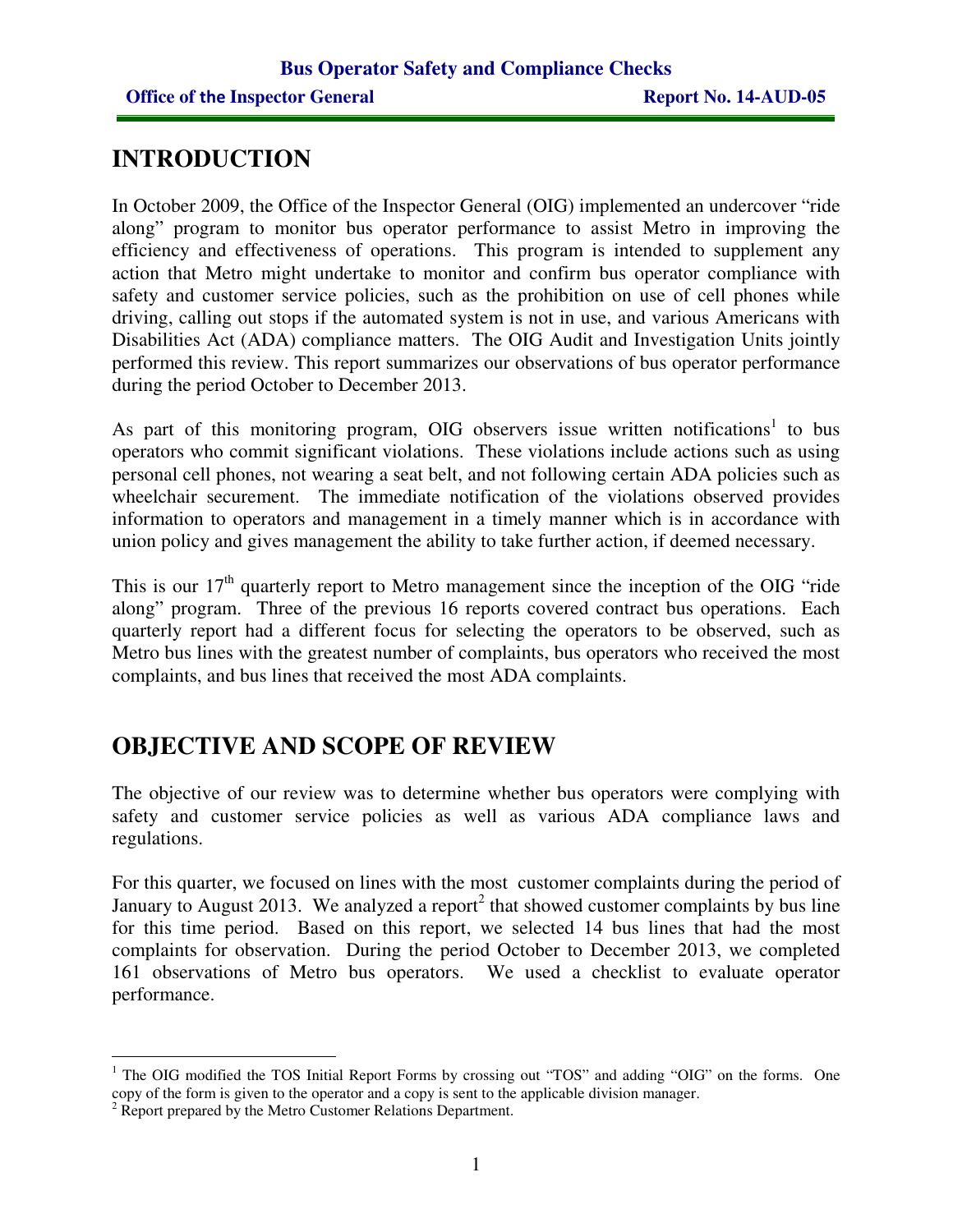This review is not an audit; therefore, Government Auditing Standards are not applicable to this review.

## **BACKGROUND**

The Operator's Rulebook and Standard Operating Procedures (SOP) contains policies and procedures governing Metro bus operator performance. The rules and SOPs in the manual are based on the principles of safety and customer service, and the premise that every individual who boards a bus deserves a high standard of care and deserves to be treated with respect and dignity. The manual covers areas such as vehicle operations, operator's code of conduct, customer relations, and fare collection.

## **RESULTS OF REVIEW**

Our observations of bus operator performance showed that the majority of operators complied with Metro policies and rules. Of the 161 observations made by OIG observers, no violations were found during 157 (98%) observations. However, violations relating to safety were found during 4 (2%) of the observations (see Attachment B and Attachment C for observation results for the last 4 quarters.). In these 4 instances, written notifications were issued to the operators.

#### **A. Operator Not Wearing Seatbelt**

We observed two bus operators not wearing their seat belts while operating a Metro bus. Section 2.39 of the Operator's Rulebook states: "The use of seatbelts and shoulder belts (if equipped) is mandatory when operating any Metro vehicle." Usage of seat belts helps to protect the operator from serious injury or death in case of an accident. The OIG observer provided the operator with a written notification of this violation. In response to the written notification, management advised the OIG that operators would be counseled and issued a Trans 19 (Disciplinary Report of a Rule Violation).

#### **B. Eating While Operating Bus**

We observed two operators eating while operating a bus, and both were provided a written notification for the violation. The OIG investigators observed that:

• An operator stopped the bus in front of the 99 Market at 1050 W. Garvey Avenue, Monterey Park, see Attachment A for picture), which is not a designated bus stop or layover location. The operator left the bus unattended with passengers on board and entered the store. Several minutes later, the operator returned to the bus with a bag of snack food. The operator consumed the food while operating the bus.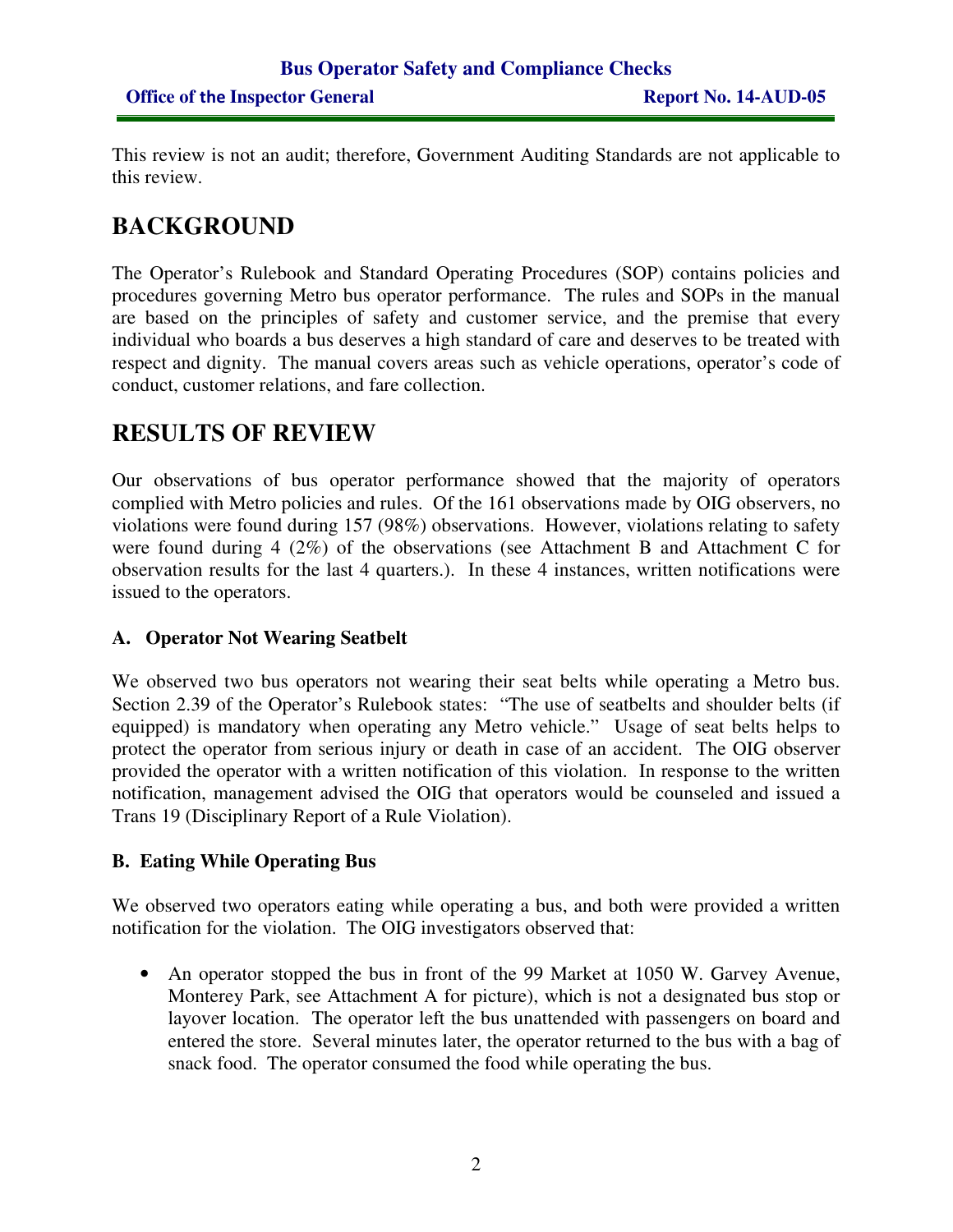## **Bus Operator Safety and Compliance Checks**  Office of the Inspector General Report No. 14-AUD-05

• Another operator was observed eating the entire time (approximately 25 minutes) the OIG observer was on the bus.

The Operator's Rulebook states:

- Section 4.14 "Operators must not consume food and/or beverages at any time while operating any Metro vehicle or while riding as a passenger, whether vehicle is in or out of service."
- Section 7.13 "Operators must not stop to purchase food, beverage or conduct personal business while operating any metro vehicle."
- Section 2.09 "Unless directed by law enforcement, fire department personnel or Metro Management or Supervisory authority, Operators must never deviate from designated routes or park or layover in an unauthorized location."

Eating or drinking while driving a bus could distract the operator and increase the risk of injuries or accidents. Management advised the OIG that operators will be counseled.

### **CONCLUSION**

During the quarter, we completed 161 observations of Metro bus operators. We found that the majority of Metro bus operators are performing their duties at a high level and take pride in providing the best customer service to bus patrons. To ensure that operator performance stays at a high level, management should continue to stress the importance of adhering to all policies and procedures. Based on the results of our review, management should emphasize compliance with rules related to:

- wearing seat belts when operating bus, and
- not eating and/or drinking, while operating a Metro bus.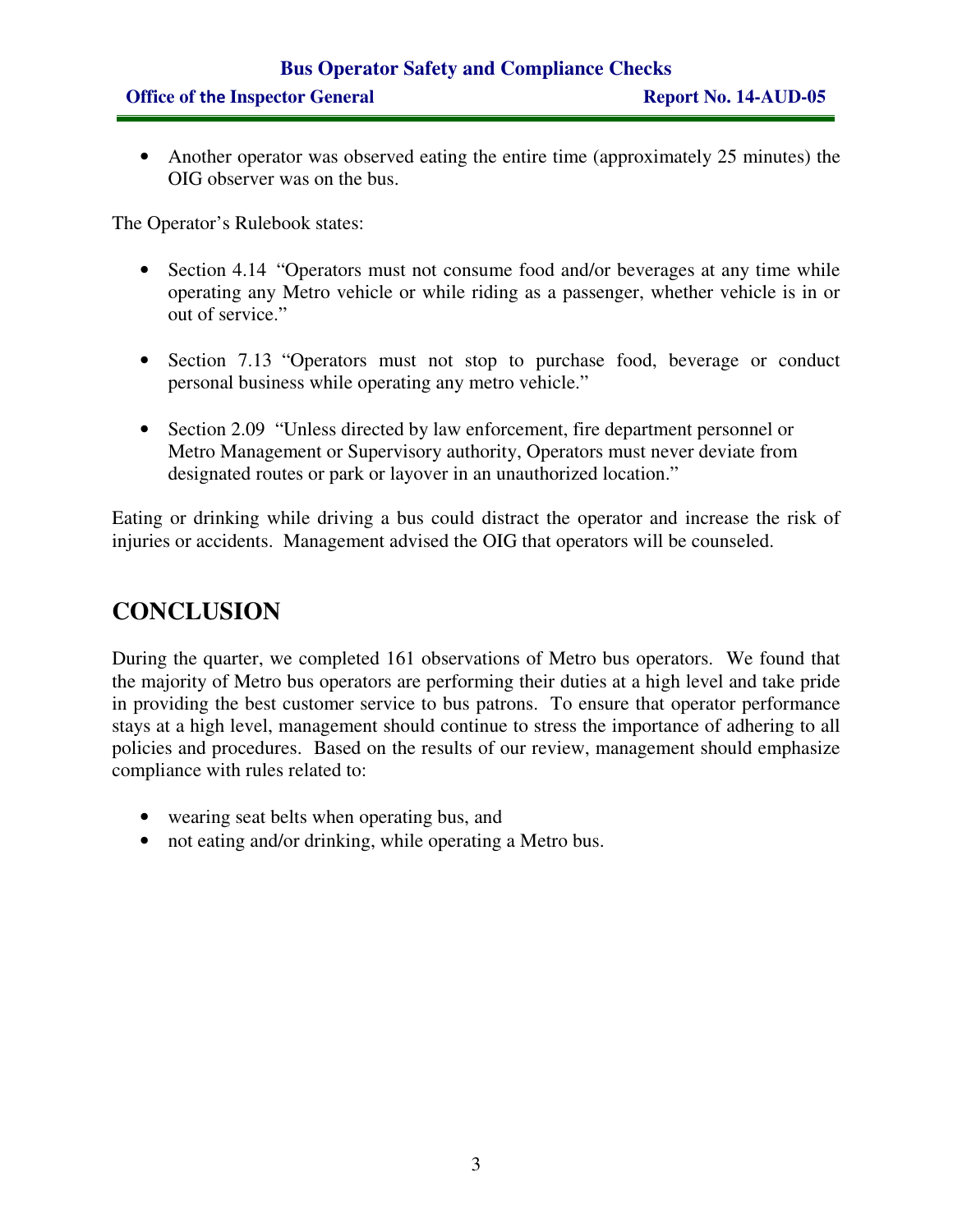## **Picture of Store Where Operator Stopped In Service Bus**

Below is a picture of the store (located at 1050 Garvey Avenue, Monterey Park) where operator stopped the bus. From the picture, this location does not appear to be an authorized bus stop or layover location. The operator entered the store, left the bus unattended while passengers remained on the bus, and returned with a bag of snacks.

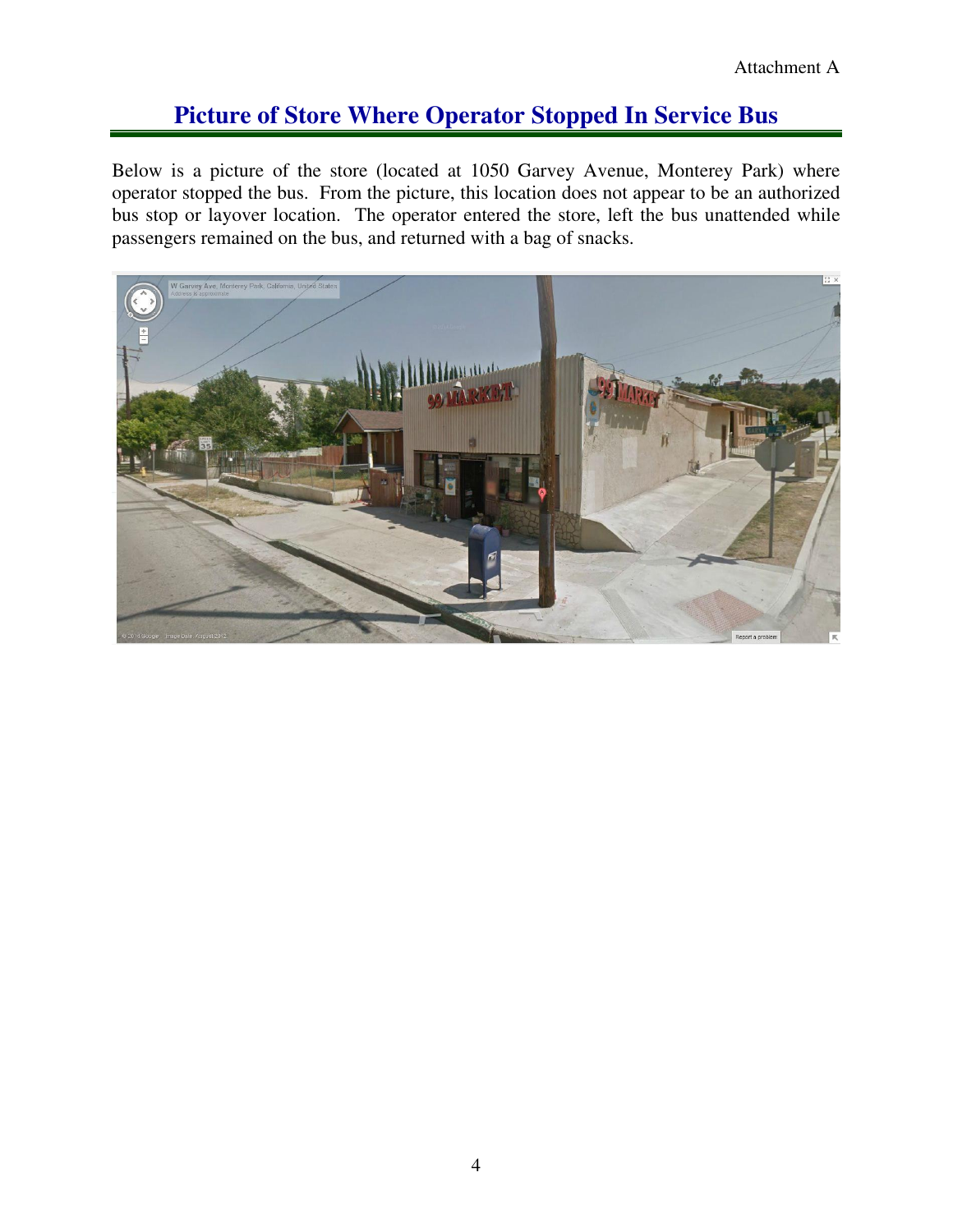## **Summary of Violations Observed October to December 2013**

| <b>Observation Areas</b>                     | <b>Instances</b><br><b>Observed</b> |
|----------------------------------------------|-------------------------------------|
| <b>Operator Safety Areas</b>                 |                                     |
| Operator not wearing seat belt while driving |                                     |
| Operator eating while operating bus          |                                     |
|                                              |                                     |
| <b>TOTAL</b>                                 |                                     |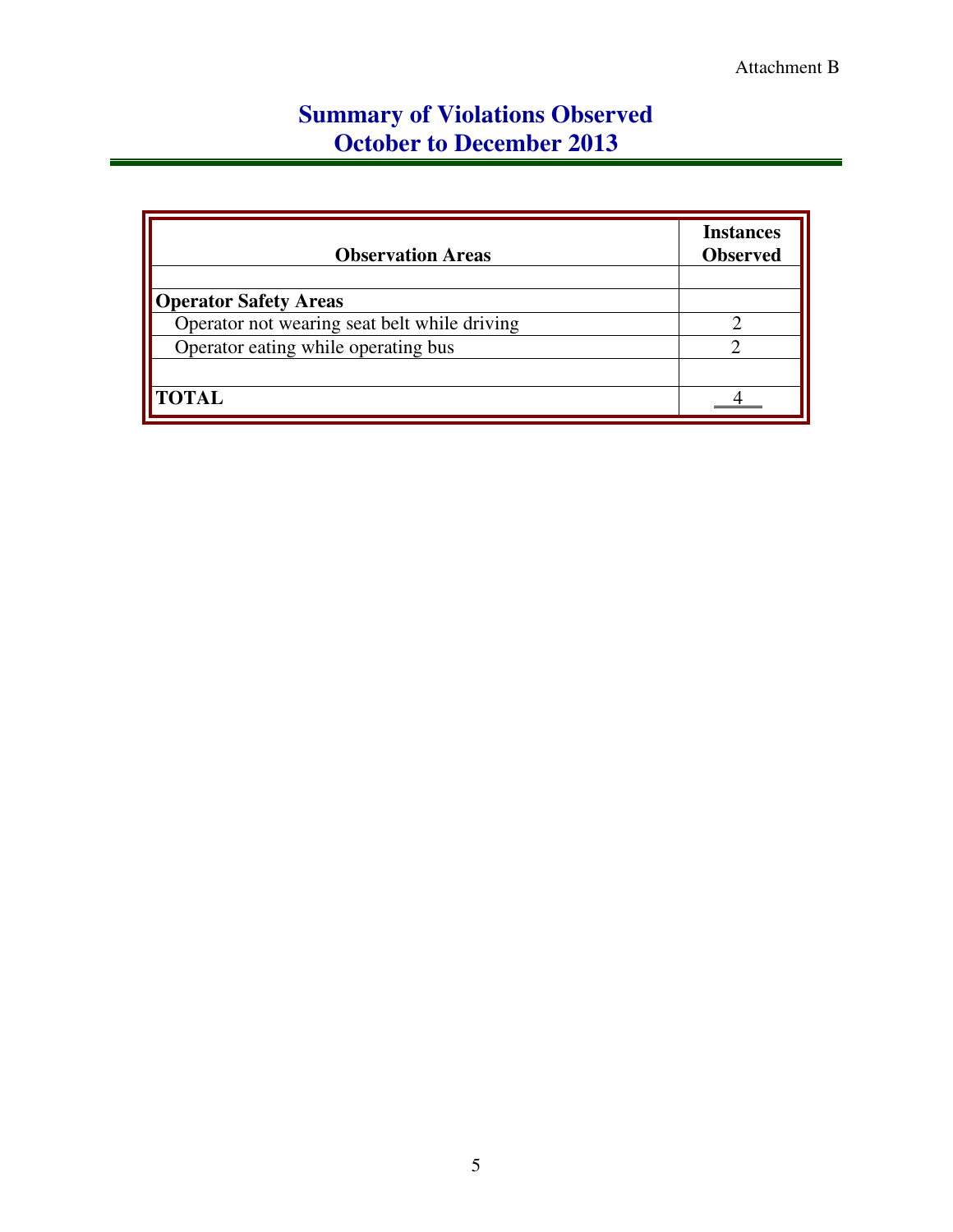## **Summary of Observation Results For the Last Four Quarters**

| <b>Observation Areas</b>                          | <b>Instances Observed</b> |                       |                              |                    |
|---------------------------------------------------|---------------------------|-----------------------|------------------------------|--------------------|
|                                                   | Jan to Mar<br>2013(A)     | Apr to Jun<br>2013(A) | <b>Jul to Sep</b><br>2013(A) | Oct to Dec<br>2013 |
| <b>ADA Related Areas</b>                          |                           |                       |                              |                    |
| Operator did not rise from seat and move to       | $\overline{0}$            | $\mathbf{1}$          | $\overline{0}$               | $\overline{0}$     |
| securement area                                   |                           |                       |                              |                    |
| Operator did not ask to secure wheelchair         | $\overline{0}$            | $\theta$              | $\overline{0}$               | $\overline{0}$     |
| patron                                            |                           |                       |                              |                    |
| Wheelchair patron not secured, BOC/               | $\overline{4}$            | $\overline{4}$        | 3                            | $\Omega$           |
| Contractor Dispatch not called                    |                           |                       |                              |                    |
| Wheelchair patron denied boarding, BOC            | $\overline{0}$            | $\overline{0}$        | $\boldsymbol{0}$             | $\boldsymbol{0}$   |
| not called                                        |                           |                       |                              |                    |
| Wheelchair patron passed up                       | $\boldsymbol{0}$          | $\overline{0}$        | $\theta$                     | $\theta$           |
| Stops not announced when AVA not in use           | $\mathbf{1}$              | $\Omega$              | $\Omega$                     | $\Omega$           |
| Assistance not offered to patron who              | $\theta$                  | $\overline{0}$        | $\overline{0}$               | $\overline{0}$     |
| appears to have special needs                     |                           |                       |                              |                    |
| <b>Operator Safety Areas</b>                      |                           |                       |                              |                    |
| Using personal cell phone while driving bus       | $\overline{0}$            | $\Omega$              | $\Omega$                     | $\Omega$           |
| Unnecessary conversation                          |                           | $\Omega$              | $\overline{0}$               | $\overline{0}$     |
| Eating or drinking while driving                  | 1                         | $\overline{0}$        | $\overline{0}$               | $\overline{2}$     |
| Not wearing seat belt while driving               | $\overline{2}$            | $\overline{2}$        | 1                            | $\overline{2}$     |
| Not obeying traffic laws                          | $\overline{0}$            | $\overline{0}$        | $\overline{0}$               | $\theta$           |
| <b>Operator Discourtesy</b>                       | $\overline{0}$            | $\Omega$              | $\overline{0}$               | $\overline{0}$     |
| Not following established bus route               | $\overline{0}$            | $\Omega$              | 1                            | $\Omega$           |
| <b>Bus Uniforms</b>                               |                           |                       |                              |                    |
| Bus Operator was not wearing approved             | $\mathbf{0}$              | $\overline{0}$        | $\overline{0}$               | $\boldsymbol{0}$   |
| uniform                                           |                           |                       |                              |                    |
| <b>Total Violations Observed</b>                  | 9                         | 7                     | 5                            | 4                  |
|                                                   |                           |                       |                              |                    |
| <b>Number of Observations Made</b>                | 138                       | 128                   | 170                          | 161                |
| <b>Number of Observations with Violations</b>     | 8                         | 6                     | 4                            | 4                  |
| <b>Percentage of Observations with Violations</b> | 6%                        | 5%                    | 2%                           | $2\%$              |
|                                                   |                           |                       |                              |                    |

(A) Multiple violations were noted during some of the observations.